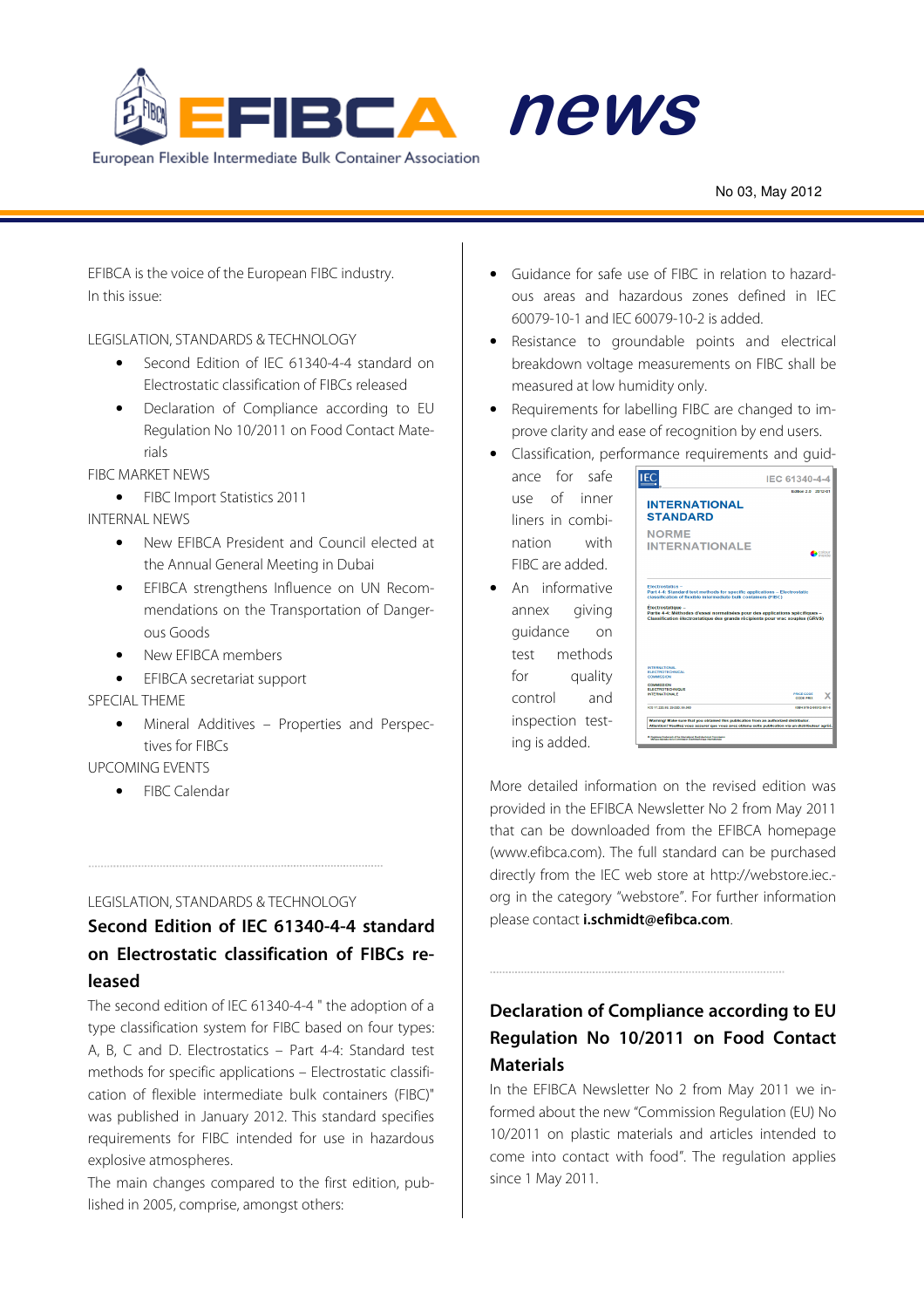According to article 15 and annex IV of the above regulation a written declaration of compliance shall be made available for plastic materials and articles, products from intermediate stages of their manufacturing as well as for the substances intended for the manufacturing of those materials and articles at the marketing stages other than at the retail stage. The German Association for Plastics Packagings and Films (IK) has prepared a standard form for declarations of compliance according to the renewed regulation which was made available to EFIBCA members.

The "declaration of compliance" form is available for download at the "EFIBCA member section" on our homepage (www.efibca.com). For further information please contact **i.schmidt@efibca.com**.

#### MARKET NEWS

## **FIBC Import Statistics 2011**

Compared to 2010, the value of FIBC imports to the EU increased by 27% to a total of 339.2 million Euro in 2011 (see table 1). With these results the imports to EU member states have not yet caught up to the results of 2008 (358.8 million Euro), but 2011 is the second year of recovery.

Again, Turkey consolidated its leadership as FIBC exporter to the EU with a market share of approx. 40% (see table 2). India remained in second place and has improved its market share from 30% (2010) to 35% in 2011. Bags from China on the other hand are losing market share in the EU (11% of total import value). These three main exporting countries together assume approx. 85% of the total import value to the EU27 zone. As in 2010, Bangladesh remained on 4<sup>th</sup> place. Serbia overtook Thailand and is now the 5<sup>th</sup> largest importer of FIBCs to the EU. For more details please contact **a.schaefer@efibca.com**.

| Table 1 |  |  | Total Import of FIBC <sup>1</sup> to the EU27 (value) |  |
|---------|--|--|-------------------------------------------------------|--|
|---------|--|--|-------------------------------------------------------|--|

|                     | 2011    | 2010    |        |
|---------------------|---------|---------|--------|
|                     | $m \in$ | $m \in$ |        |
| Imports to the EU27 | 339.2   | 267.5   | $+27%$ |

Source: EFIBCA 2012 (based on Eurostat)

## **Table 2** Top 6 Exporting Countries of FIBC to the EU27 (by value)

|                 |                 | 2011    |                 | 2010    |                 |
|-----------------|-----------------|---------|-----------------|---------|-----------------|
| 2011<br>Rank    | Country         | $m \in$ | Import<br>Share | $m \in$ | Import<br>Share |
| $1 \rightarrow$ | Turkey          | 133.2   | 39.2%           | 105.9   | 39.6%           |
| $2 \rightarrow$ | India           | 119.2   | 35.1%           | 80.5    | 30.1%           |
| $3 \rightarrow$ | China           | 35.8    | 10.6%           | 35.9    | 13.4%           |
| $4 \rightarrow$ | Bangla-<br>desh | 15.5    | 4.6%            | 10.4    | 3.9%            |
| 57              | Serbia          | 10.8    | 3.2%            | 7.8     | 2.9%            |
| 69              | Thailand        | 7.7     | 2.3%            | 8.4     | 3.2 %           |

Source: EFIBCA 2012 (based on Eurostat)

 $\rightarrow$  no change in rank compared to the previous year

 $\overline{\mathbf{z}}$ up in rank compared to the previous year

down in rank compared to the previous year

### INTERNAL NEWS

## **New EFIBCA President and Council elected at the Annual General Meeting in Dubai**

About 30 members, including four new member companies, participated in the Annual General Meeting that took place on 17 November 2011 in Dubai.

As every two years, the AGM had the responsibility to appoint a new President and Council. Oliver Grüters, General Manager of Boxon GmbH in Willich, Germany, was elected as President of EFIBCA by the Annual General Meeting. He succeeds Dr Amir Samadijavan, Greif, who had achieved to turn EFIBCA into a global organisation with a strongly growing membership.



Oliver Grüter, President of EFIBCA

www.efibca.com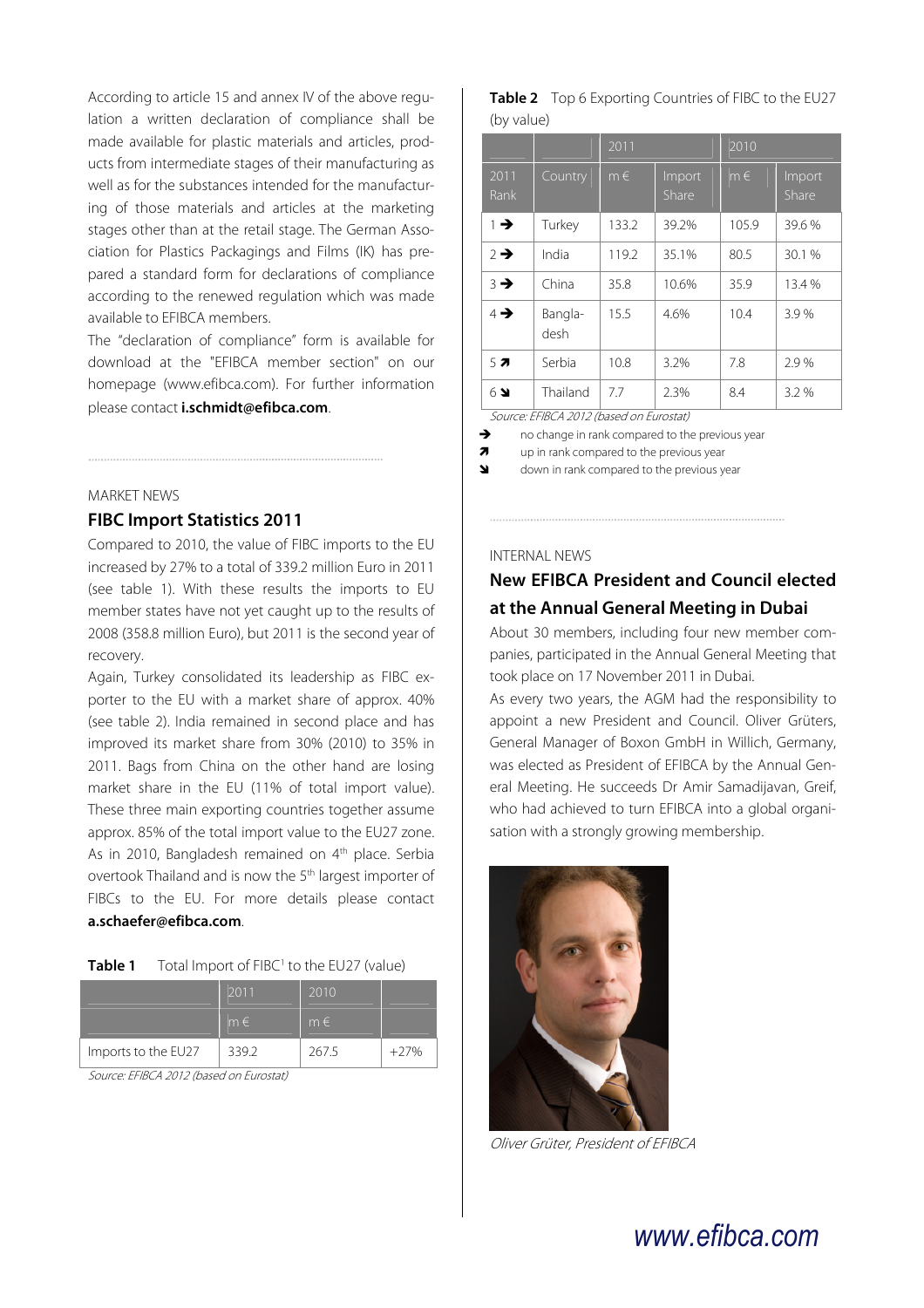

EFIBCA Annual General Meeting 2011 in Dubai – desert safari

Oliver Grüters has over 15 years of experience in the FIBC business. He became General Manager of Boxon GmbH in 2001 and division manager of "Boxon Bulk global" at the Swedish parent company in 2009. His goals for his presidency of EFIBCA are to continue the globalisation process started by his predecessor, to enhance the information service for members and to further develop EFIBCA to a global competence centre for technical and quality related matters regarding FIBC. That will particularly serve the users of FIBC.

Abdul Mumit from Sinobangla Industries and Arnaldo Carbognani from Carbognani S.L.R. were newly elected into the Council. For an overview on the composition of the new Council, please see the box below.

## **EFIBCA Council Members**

- Oliver Grüters, Boxon GmbH (President)
- Dr Amir Samadijavan, Greif Flexibles Germany GmbH (Vice President 1 for quality & technical matters)
- Christian Leeb, Starlinger & Co GmbH (Vice President 2 for public relations)
- Abdul Mumit, Sinobangla Industries Ltd.
- Arnaldo Carbognani, Carbognani S.L.R.
- Joan Climent, Climesa
- Roelof Veld, NNZ bv

The AGM also discussed and gave the go-ahead for EFIBCA's main projects - the development of EFIBCA-Cert certification scheme as well as a user guide on the safe handling of FIBC.

Important guests at the meeting were the President and the Vice President of the Indian FIBC association IFIBCA. The participants also enjoyed the opportunity to hear an insightful guest speech on the activities of Borouge, a joint venture of Borealis that is producing polyethylene and polypropylene in Abu Dhabi. The afternoon was dedicated to fun, relaxation and socializing. The members were invited to a desert safari in 4x4 vehicles and spent an Arabian night at a traditional camp site in the dunes.

## INTERNAL NEWS

# **EFIBCA strengthens Influence on UN Recommendations on the Transportation of Dangerous Goods**

EFIBCA made an important step towards strengthening its influence in the domain of the transportation of dangerous goods through joining the International Confederation of Plastics Packaging Manufacturers (ICPP) in July 2011.

ICPP represents the global plastic packaging industry at the UN Committee of Experts on the Transport of Dangerous Goods as an accredited non-governmental or-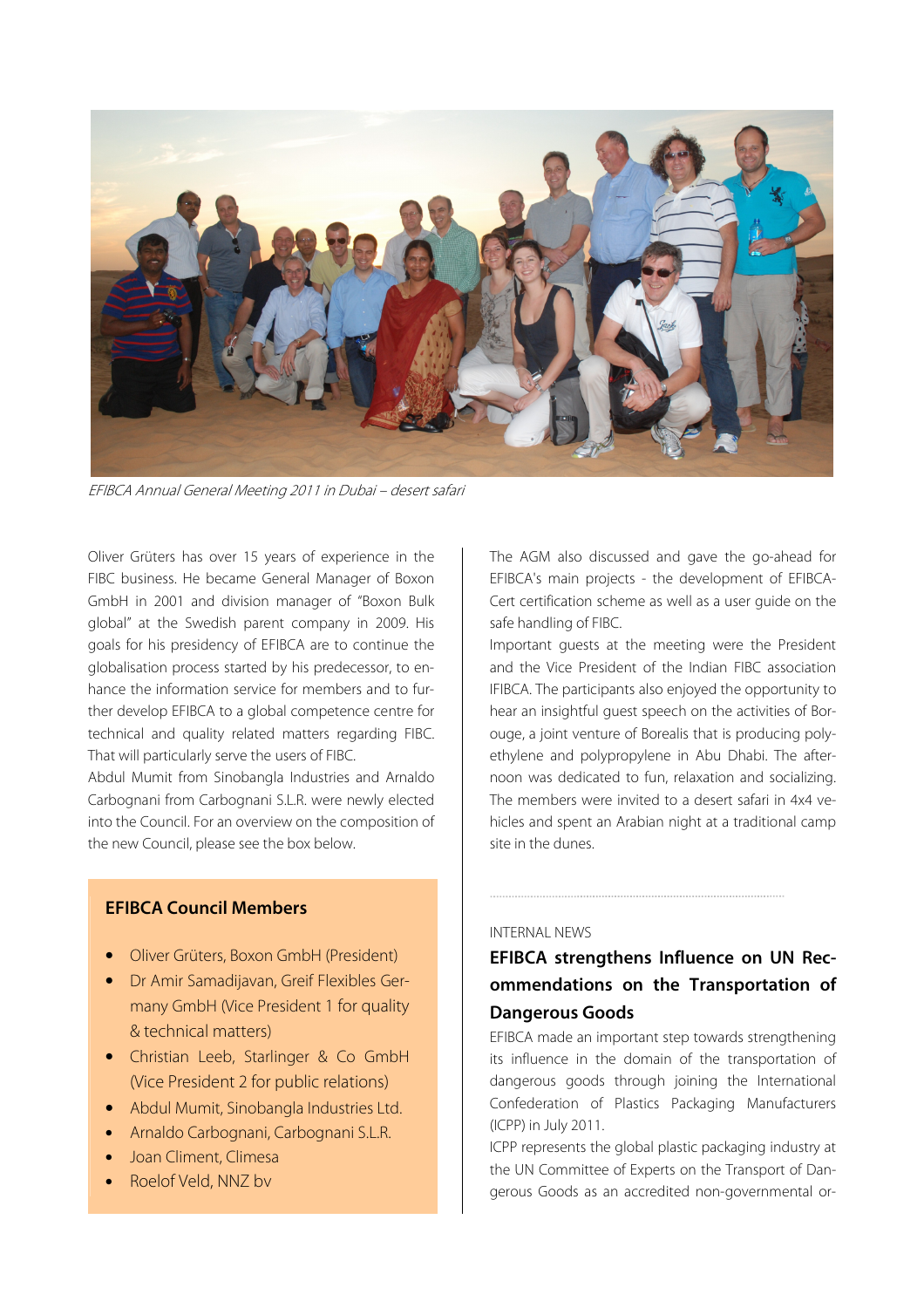ganization and is equipped with the rights of counselling and bringing forward motions.

The UN committee prepares the UN Recommendations on the Transport of Dangerous Goods, known as the "Orange Book", that are internationally widely accepted and form the basis of several international agreements and many national laws. The UN committee consists of

about 30 country representatives with voting rights, plus about 15 country representatives and a number of accredited NGOs such as ICPP with a counselling role.



Benefits for EFIBCA are:

- Direct influence on the work of the UN Committee of Experts on the Transport of Dangerous Goods, including sending EFIBCA delegates to UN committee meetings in Geneva
- In particular influence on the UN Recommendations on the Transport of Dangerous Goods, known as the "Orange Book"
- A seat in the ICPP board.

The EFIBCA representative at ICPP is Vice President Dr Amir Samadijavan.

## INTERNAL NEWS

## **EFIBCA Secretary Support**

As of 1st April 2012 Annette Schaefer supports the EFIBCA Secretariat in Bad Homburg. She is holding a degree in Cultural Sciences and has been working for the IK since 2010. Amongst other responsibilities, she has also been holding the secretariat of EUMEPS packaging, the European association of EPS packaging industry. Annette can be contacted via **a.schaefer@efibca.com**.



Annette Schäfer, EFIBCA secretariat

## INTERNAL NEWS

## **New EFIBCA members**

EFIBCA warmly welcomes as new members: Full Members:

- Assenova Krepost JSC, Bugaria
- Bluepack, The Netherlands
- Jumbo Plastics Industry, India
- Lou Blockx, Belgium
- Nebig Verpakkingen, The Netherlands
- Plastene, India
- Rishi FIBC, India
- Shuan Shin, Taiwan
- Sinobangla Industries, Bangladesh

Associate Member:

- Günter Kunststoffmaschinen, Germany

## SPECIAL THEME

**Mineral Additives – Properties and Perspectives for FIBCs by Hannes Meier, M2 Consulting GmbH, Austria** 

### **"How many roads must a man …"**

Since years the role of mineral fillers in plastics applications has changed significantly. From standard fillers of rather coarse particle sizes (d50 approx. 5 µm), just replacing more expensive polymers, they turned into functional additives creating added value in plastics end applications. In many cases plastics processors are facing today more or less standard polymers and are doing their modifications by themselves e.g. with high value mineral additives. Suffering from abrasion or bad mechanics of plastics end products is belonging to fairy tales meanwhile.

## **Last "mineral ice age" – From Powders to Masterbatches**

With growth of polyolefinic applications, so different from widely known PVC applications, another challenge came into mineral additive suppliers' life. So far they had addressed their customers with mineral powders directly. To serve polyolefinic applications they first continued to supply their mineral powders to independent compounders, leaving the end customers for masterbatches to them. By that way they did not really learn about end customers' demands and problems. Just a very few of them started to compound by themselves on double screw extrusion or kneader systems, other

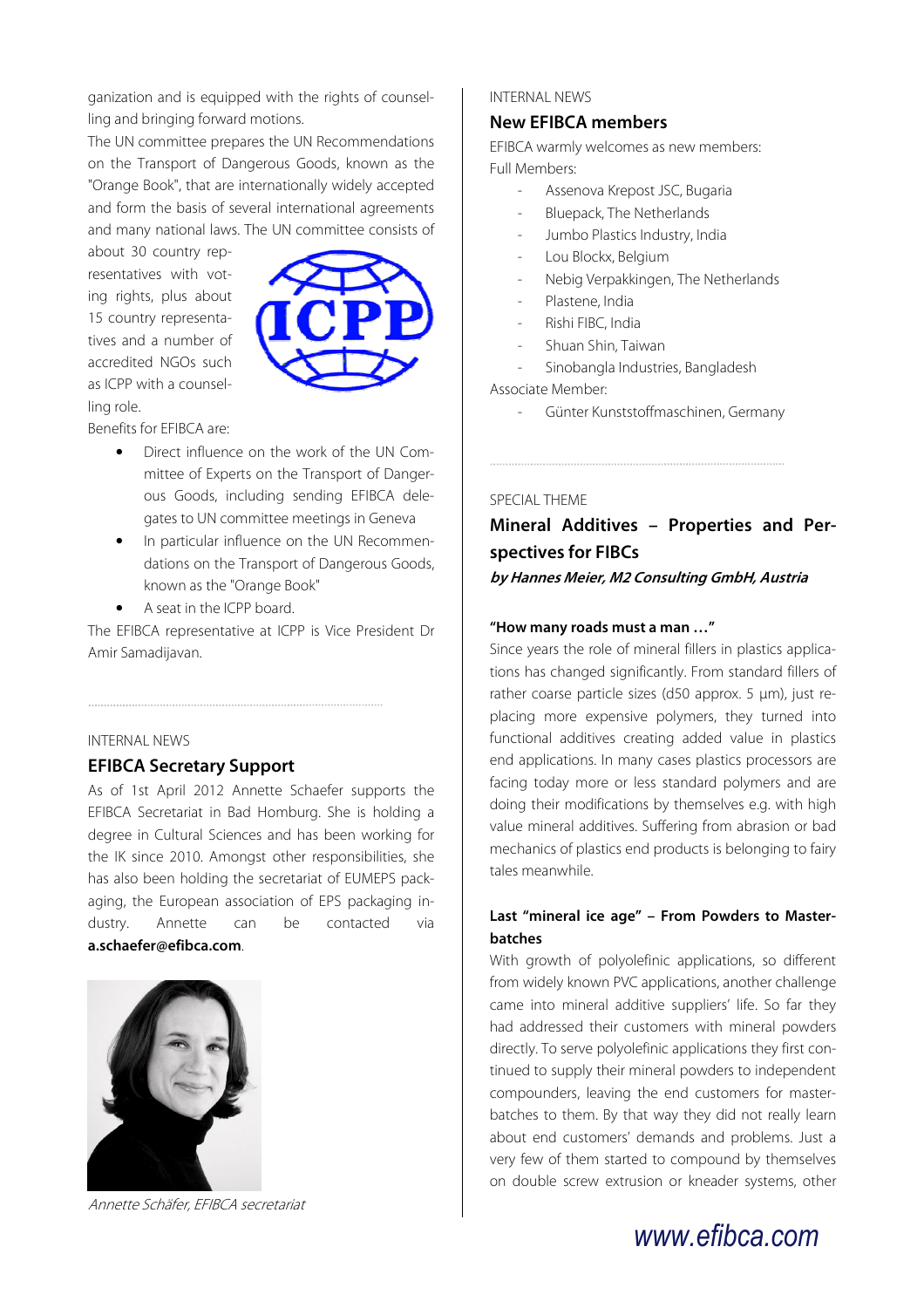ones decided to engage toll producers (independent compounders) for production of their mineral additive masterbatches – so at least they started to address polyolefinic plastics processors directly again. For sure that brought the latest developments in mineral additive production. Especially calcium carbonate (CaCO<sub>3</sub>) producers have left the PVC dinosaurier's age behind. At the same time, also direct addition systems were developed with machinery producers, allowing direct dosage of powdered mineral additives during plastics processing. But that technology never achieved a broader breakthrough. At least, it was the start of a route today via inhouse recycling systems where powders can be dosed into single screw extrusion and regranulation systems up to 30%, sometimes even up to 50%.

## **Minerals for and in FIBCs**

As there are hardly any chemical interactions between minerals and polymers, particle sizes and shapes are good quality parameters to distinguish minerals. Cubic particle shape of  $CaCO<sub>3</sub>$  is nsoluing totally different than platy shaped talc or even needle shaped wollastonite (see figure 1). While cubic particles lead to moderate increases of tensile strengths (1% causes 1% increase of tensile strength), platy shaped minerals are enhancing the tensile strength quite nicely (1% causes ca. 3-5%). Ultimately, needle shaped particles are increasing most (1% could bring even 10% increase of tensile strength).



**Figure 1** Particle Shapes of Mineral Additives

Any end user of these mineral compounds should not forget their hardness as well. While talc is the softest mineral worldwide (Mohs hardness 1),  $CaCO<sub>3</sub>$  is still a good compromise with 3. But wollastonite is already of Mohs hardness 6. This will have an impact on abrasive phenomenons, although very fine particle sizes beyond d50 of 2 µm are preferred anyway.

#### **Technical parameter "price"**

Especially  $CaCO<sub>3</sub>$  is available nearly everywhere worldwide. As given in figure 2 there are roughly 10 million tons of CaCO<sub>3</sub> used as mineral additives in Europe, for talc the picture is already looking quite different and the market 2010 in Europe was roughly about 1,2 Mio tons. For wollastonite the European market is not even 100,000 tons. Further milling technologies for  $CaCO<sub>3</sub>$ production are very common (ball mills), while talc and wollastonites are produced on energy consuming jet mills. All this leads to nice price differences for end customers, having unit 1 for a finely milled  $CaCO<sub>3</sub>$  with d50 of 2 µm, then ca. factor 5-8 for a comparable talc and even 15-20 for finest wollastonites.

All these reasons are crucial for having  $CaCO<sub>3</sub>$  as the number 1 of most widely used mineral additives with the best price-performance ratio.



**Figure 2** Consumptions of Mineral Additives and their Prices in Europe, 2010

## **Comparability of Calcium Carbonates**

 $CaCO<sub>3</sub>$  is available in three modifications: as chalk, limestone and marble. However, only ca. 15% of  $CaCO<sub>3</sub>$ minerals available are chalks, the rest are limestones and marbles. They are distinguished by their crystallinity mainly. While chalks are fully amorphous, limestons are predominantly and marbles are fully crystalline. Unfortunatly, there is only one kind of datasheets for both modifications and many end customers are looking on whiteness only as quality parameter. But it is nonsense to compare marbles and chalks by whiteness. That makes sense within one  $CaCO<sub>3</sub>$  modification only, not between them.

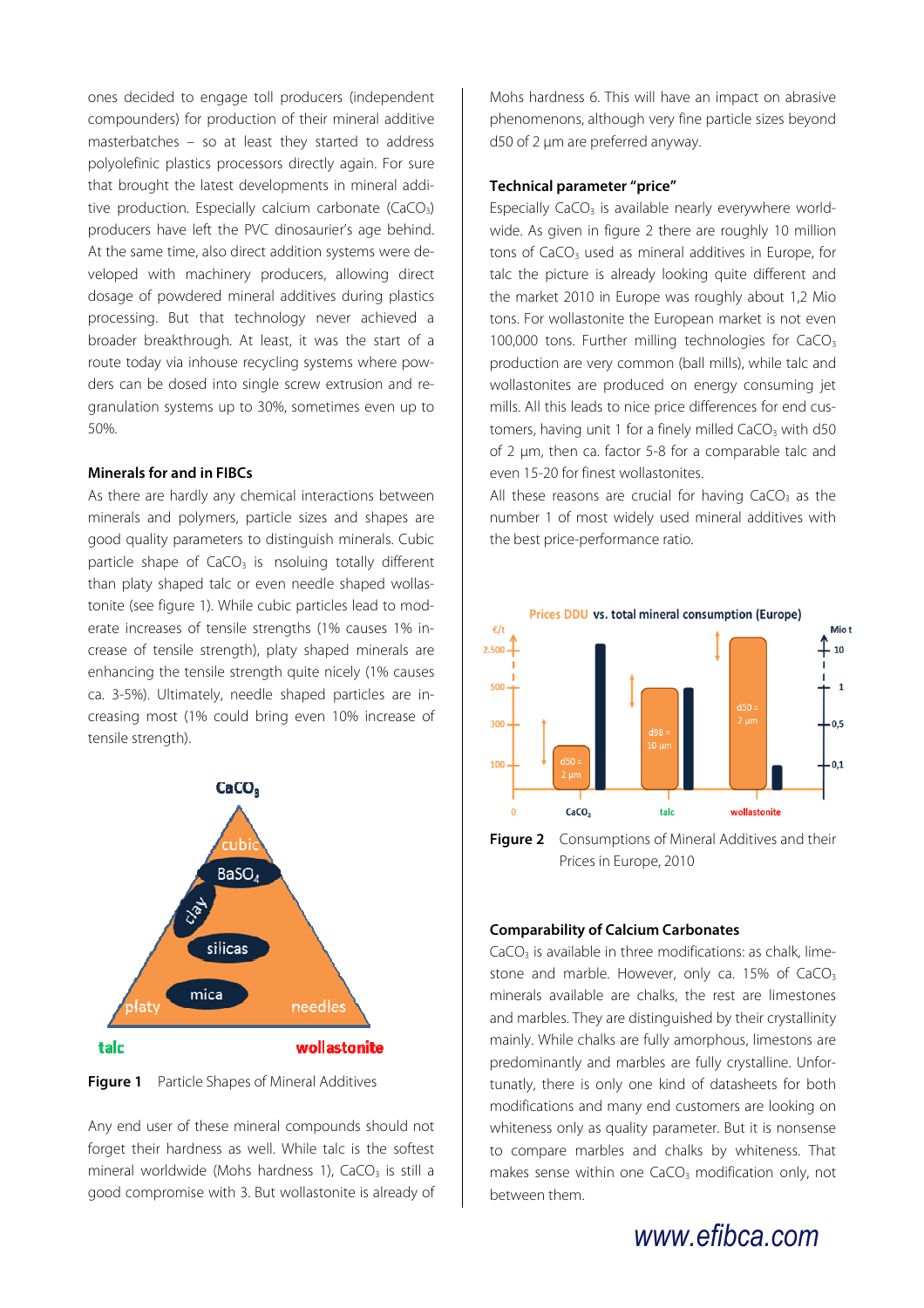At the same time the so-called "HCl-insolubles" (a general measure of CaCO<sub>3</sub> impurities) cannot be compared between chalks and marbles. Values for chalks are normally 3-5 times higher than those for marbles. But the kinds of impurities defined by HCl-insolubles are totally different. While HCl-insolubles are reflecting the content of soft-silicas (mainly clays) in chalks, they are giving the direct quartz content in marbles. At least quartz content is crucial for abrasivity, having Mohs hardness of 7. So marbles with 0.5% of HCl-insolubles are often containing more quartz than chalks with 2% insoluble! Further there is also iron content which is creating a lot of confusion on datasheets. While iron compounds in chalks are based on Fe(II) ions, it is mainly Fe(III) in marbles. Of course the oxidative power of Fe(III) is much higher compared to Fe(II). Generally, there should be a comparison of Fe(III)-compounds in mineral raw materials. So again, any marble with 0.01% Fe (always measured as the Fe(III)-compound "Fe $_2O_3$ ") is acting even more destructive in polymers than chalks with 0.05% Fe, available as Fe(II).

### **Mineral Quality Assurance**

Chalks have quite interesting properties for any plastics applications. For instance they are 10 times better electrical insulators than marbles, they are non-crystalline and therefore smoother and due to their surface porosity they are even acting as a kind of lubricant. So normally chalks should be the absolutely preferred type of CaCO<sub>3</sub> in any plastics application, except whiteness only is requested.

But to get a full picture of a product quality it is also crucial to have a close look on the compounding technologies for production of mineral filled masterbatches. A lot of changes have occurred in the past years. It became quite common to compound masterbatches with 80% CaCO3 loading. Any lower filler content is bringing direct disadvantages to customers' masterbatch prices. Polymers are still 10 times more expensive than high quality CaCO<sub>3</sub> additives. So any higher percent of loading brings nice efforts. But on the other hand there are also technical limits for CaCO<sub>3</sub> masterbatches with loadings above 80 %. These loadings can be achieved by compounding with high-MFR-polymers or oligomers only. In that case any masterbatch dosing will be limited by the quality of the polymer/oligomer masterbatch carrier, not by the amount of  $CaCO<sub>3</sub>$ . Accordingly any savings due to slightly cheaper masterbatch prices are overkilled then by very limited addition levels.

Then other problems are arising like suffering mechanics, necking, dusting or dye-lip build up.

Melt filtration at 110 µm is a must today for adequate filler masterbatch quality, as well as a twin-screw system. Outputs of at least 2 tons per hour are necessary to remain competitive in the masterbatching field. Only a few masterbatches are able to serve this total product quality today!

| Table 3 | Quality Parameters for Mineral Additives |
|---------|------------------------------------------|
|---------|------------------------------------------|

| CaCO <sub>3</sub>     | values                            | Compounding             | <b>Values</b>                                   |
|-----------------------|-----------------------------------|-------------------------|-------------------------------------------------|
| <b>Type</b>           | Chalk preferred                   | <b>MB</b> concentration | $>= 80%$                                        |
| <b>D50</b>            | $>$ 1,5 and < 2(,5) $\mu$ m       | Polymer                 | <b>PPH</b><br>(ev. LLDPE for dosings <<br>10 %) |
| <b>D98</b>            | $> 5$ and < 10 $\mu$ m            | <b>MFR</b>              | 3                                               |
| Fe(III) content       | < 0.01 %                          | <b>Melt filtration</b>  | $110 \mu m$                                     |
| Specific surface area | $> 2$ and $< 6$ m <sup>2</sup> /g | Output                  | > 3t/h                                          |
| <b>Abrasivity</b>     | $< 0.2$ mg/3h                     | <b>Plant start</b>      | > 2005                                          |

Finally, let me refer to often stated doubts against any mineral additives. Any influence of minerals on UV stability of FIBCs is mainly caused by high surfaces of minerals that are partially adsorbing UV stabilizers, making them again partially unavailable for their function to protect the polymer. Also too high Fe(III)-contents are critical, of course, but can be managed by using an adequate stabilizer package. Any experienced compounder will be aware of these facts and will take care to produce masterbatches with suitable formulations! Generally we should not forget to draw the attention to any polymer carriers of added masterbatches (for color, antistatic, minerals, etc.). The more these carriers are damaged by compounding, the deeper will be the impact on the final UV properties and mechanics of any produced FIBC. Even damaged stabilizers can cause heavily disturbing side reactions with acid sensitive calcium carbonate, leading also to in-situ developed agglomerates. This applies even the more with a certain level of moisture available in low ppm scale only.

Another disturbing phenomenon is dust formation when using mineral additive masterbatches. Again, it can be reported that firstly masterbatch loadings not above 80 % are beneficial; furthermore dispersion quality during compounding and granulation technology will have an impact. As critical pigment volume concentrations are permanently exceeded in 70-80 % loaded mineral masterbatches, there will always be a need to disperse powder dust on the masterbatch surface during extrusion of base films. Next by cutting a base film new surfaces are generated, allowing particles to appear on the borderline. Therefore a certain dust formation over time depending on the dosage levels will be quite normal. But whether this will become a real disturbing problem or not will be influenced mainly by the